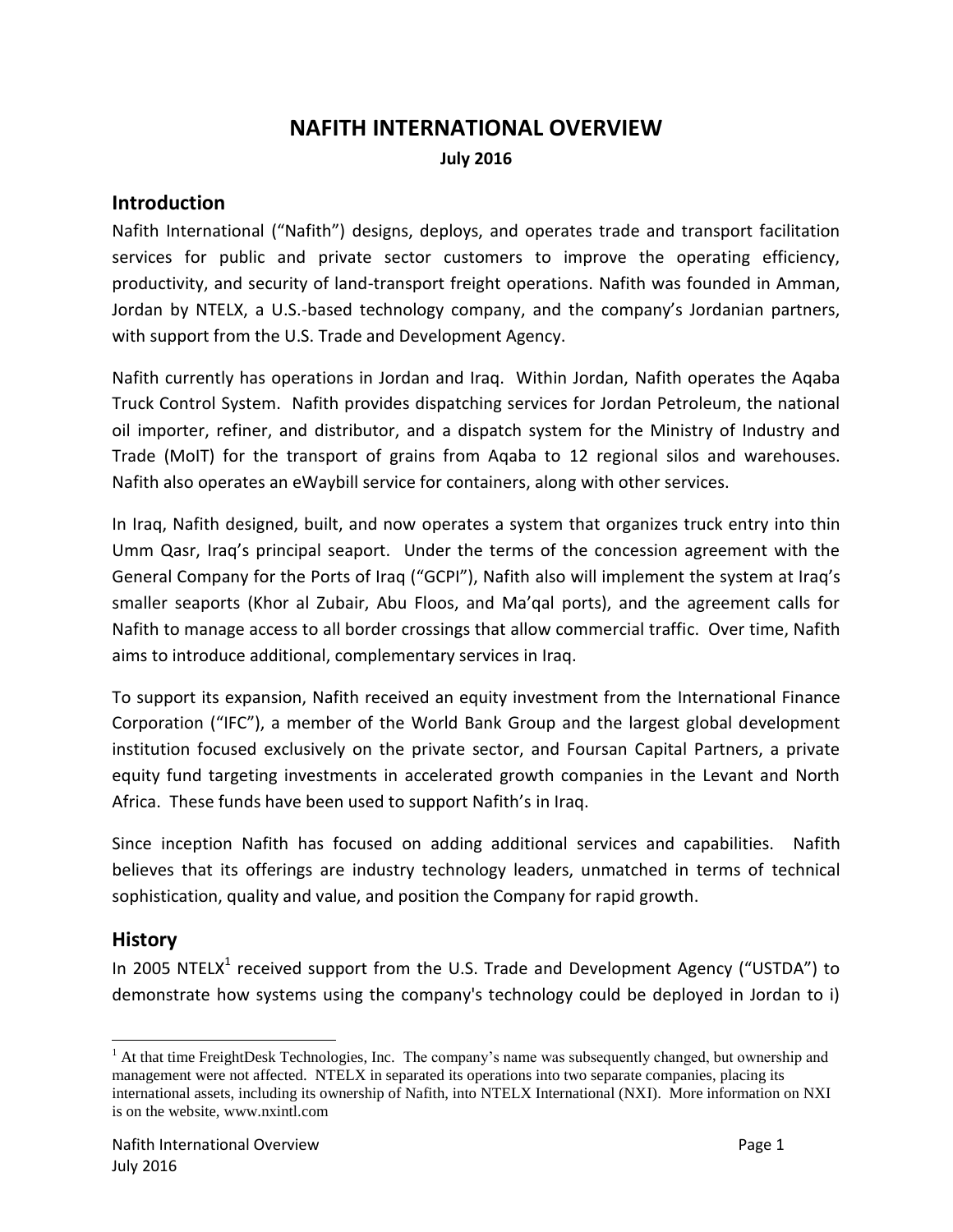enhance efficiency, automate trade practices, and improve the security of Jordan's freight transport system; ii) position Jordan as a regional transport IT gateway; and iii) serve as a springboard for expansion to other Middle East and North Africa ("MENA") nations.

The Ministry of Transport served as in-country project sponsor, and the focus of the USTDA project was the building of three pilot systems to demonstrate, test, and evaluate the hypothesis that NTELX could create data-driven information technology applications that materially improved operations within Jordan's freight transport sector. From the outset, NTELX worked closely with Telaterra Software, a Jordanian IT company focused on work flow systems, as its local partner. Telaterra was led by Sameer Mubarak with Nourah Mehyar as the project leader.

The initial pilot supported by the USTDA study was the design and deployment of a Truck Control System pilot for the Aqaba Special Economic Zone Authority ("ASEZA") to facilitate the movement of trucks through Aqaba, Jordan's sole seaport. Operational early in 2006, the impact of the system was immediate and dramatic. Chaos, congestion, and confusion fifty years in the making were tamed, and the system became indispensable for Jordan's trade and transport communities.

Given this impact, ASEZA found it desirable to continue to have NTELX operate the IT system at the end of the pilot period. NTELX continued to operate the information technology portion of the Truck Control System for ASEZA, while ASEZA ran the physical operations. In March 2008, the entire TCS operation was outsourced by ASEZA to Nafith under the terms of a ten-year Public-Private-Partnership ("PPP") agreement.

The shareholders established Nafith both to execute the PPP agreement with ASEZA, including performing all operational and technical aspects required to operate the system, and to realize the initial vision of deploying technology-based trade and transport facilitation services across Jordan and in additional MENA nations.

## **Nafith Operations**

Following the execution of the PPP agreement with ASEZA, Nafith became an operating company running a critical system for Jordan's transport and trade sectors. Nafith employs more than 200 people, with the vast majority working on the Aqaba Truck Control System. Nafith also has operational employees supporting the specialized dispatch services provided by the company.

The company's operational headquarters are in Amman. In addition to providing administrative and support services, including technical support, Nafith has a technical development team devoted to launching new service offerings, and a new business development team.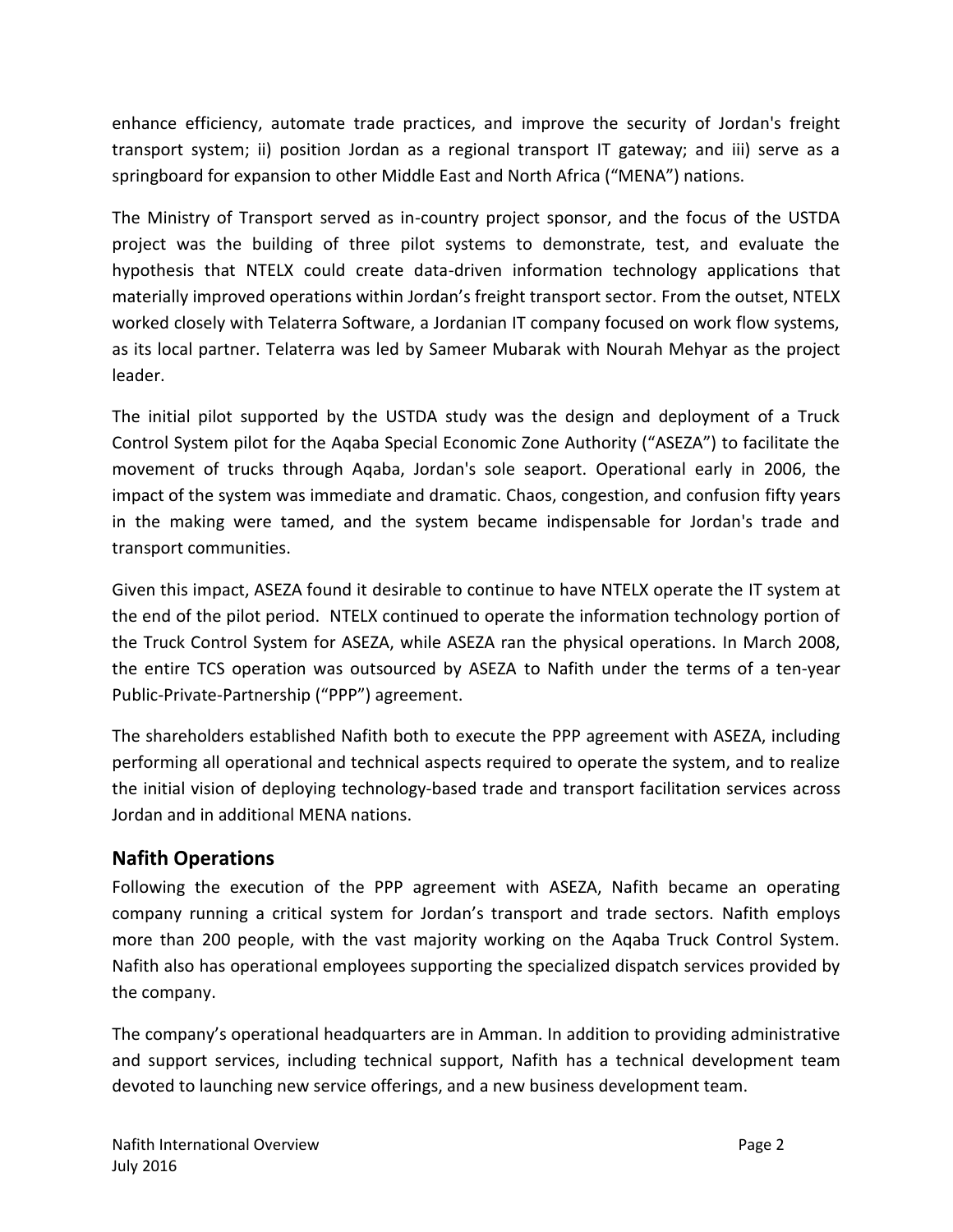# **The Aqaba Truck Control System**

Nafith's foundation is a breakthrough system designed and now operated by Nafith to manage truck movements to and from the historic port of Aqaba, Jordan's sole seaport. The Aqaba truck control system collects, validates, and shares information from multiple private sector and government data bases to minimize waiting times, to quickly move trucks through the ports. The system monitors capacity at the terminals and on the roads and, as needed, shunts trucks to and from waiting areas.

Using a permit as the control object, trucks are allowed into the controlled areas only after they receive a unique permit based on validated information about the driver, vehicle, authorized operation and other pertinent information. Entry to the controlled areas, access to the port terminals and other destination points, and departure are all controlled and adjusted as needed based on capacity utilization on the roads and locations in the system. The system controls trucks within a 375 km² area, with five entry points and four marshalling yards, and 39 destinations.

Implemented in three months using NTELX's unique NXfolio™ software, the impact of the Aqaba truck control system was immediate and dramatic. Inland transportation costs dropped by an estimated 20%, attributable to a reduction in truck turn times and port productivity gains. Efficiency and security climbed across Jordan's trade and transport systems, while congestion, pollution, and accidents decreased. The system has increased Jordan's GNP by US\$100 million annually, according to an impact assessment analysis conducted by Nathan Associates Inc.

Widely recognized as an innovative solution to a chronic problem, the system has been showcased at World Bank and U.N. sponsored conferences, and won the 2009 award from the Intelligent Transportation Society of America for the best new product or service worldwide in surface transportation using advanced technology.

Nafith continues to improve the system. Nafith developed and deployed a practical and effective RFID<sup>2</sup> system to improve operational efficiency and provide a secure, reliable, speedy, and economical method to immediately verify a truck's credentials. Nafith has tagged over 12,000 individual trucks (including many trucks from Iraq), installed RFID antennas and readers at yard entrance and exit points, and developed software to integrate the reads from the RFID tags into the core operating system.

 $\overline{\phantom{a}}$ 

<sup>&</sup>lt;sup>2</sup> Radio frequency identification (RFID) systems identify an object using radio waves. An RFID system consists of three basic components: i) a tag containing unique information encoded on an integrated circuit, ii) a stationary antenna that emits radio signals to activate the tag and read and write data to it, which is coupled with iii) a reader that decodes the data encoded in the tag. This data is then passed to the operating system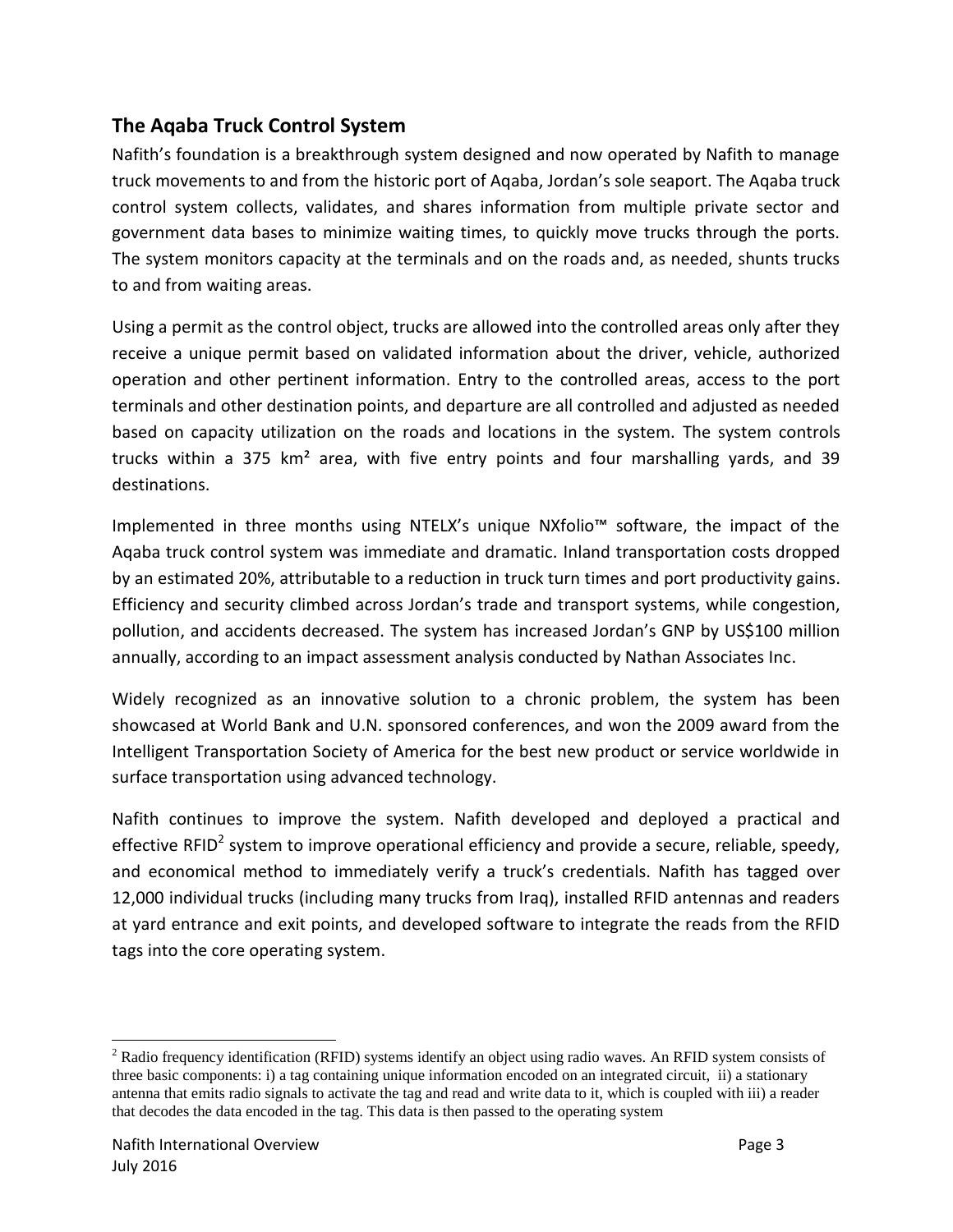Truck volumes run approximately 4,000 per day and the system has handled over seven million trucks since its launch.

# **Additional Service Offerings**

Nafith has added complementary services, most notably dispatch services to manage trucks operating under contracts to transport imported crude oil for the Jordanian Petroleum Refinery Company, and trucks transporting grain for the Ministry of Industry and Trade. Nafith organizes these bulk transportation processes to improve their efficiency, reduce costs, and ensure that the loads are fairly distributed among the drivers working under umbrella contracts.

Nafith also has developed and implemented an electronic waybill system, again to improve the efficiency and cut costs for Jordan's freight transport sector. The eWaybill system currently is used for all container cargo being carried inland from the port of Aqaba. This system integrates with the Aqaba Truck Control System, improving its efficiency as well.

# **Iraq Project Overview**

Nafith executed in March 2013 a concession agreement with the General Company for the Ports of Iraq ("GCPI") to design, build, operate, manage, and maintain a system to organize truck entry and movement into Iraq's seaports and all border crossings that handle commercial traffic (the "Project"). Commercial operations began during June 2016 at Umm Qasr, Iraq's principal seaport, and the system handled over 1,000 trucks daily at the end of June.

Nafith will manage access to Umm Qasr (both the North and South Ports), Khor al Zubair, Abu Floos, and Ma'qal ports, and any ports added during the concession term, including Grand Faw. The concession agreement also calls for Nafith to manage access to all border crossings that allow commercial traffic.

The Project is based on the build-own-operate-transfer ("BOOT") concession agreement model. Nafith has built a truck marshalling yard, deployed an integrated, Internet-based information technology platform, and constructed RFID and communications networks. GCPI issued regulations that require every truck utilizing the Project's services to obtain a permit issued by Nafith. For each permit issued Nafith collects a mandatory, pre-paid fee. The permit fee is fixed for the term of the agreement at US\$10.30. At the end of the term the Project will be transferred to the Iraqi government, unless extended.

The system organizes the activities of multiple, independent stakeholders (including the port and terminals, the truckers and trucking companies, government entities, etc.) into an integrated solution that follows known rules, treats all participants in the same way, and is designed to promote efficiency, productivity, and transparency. The Project utilizes